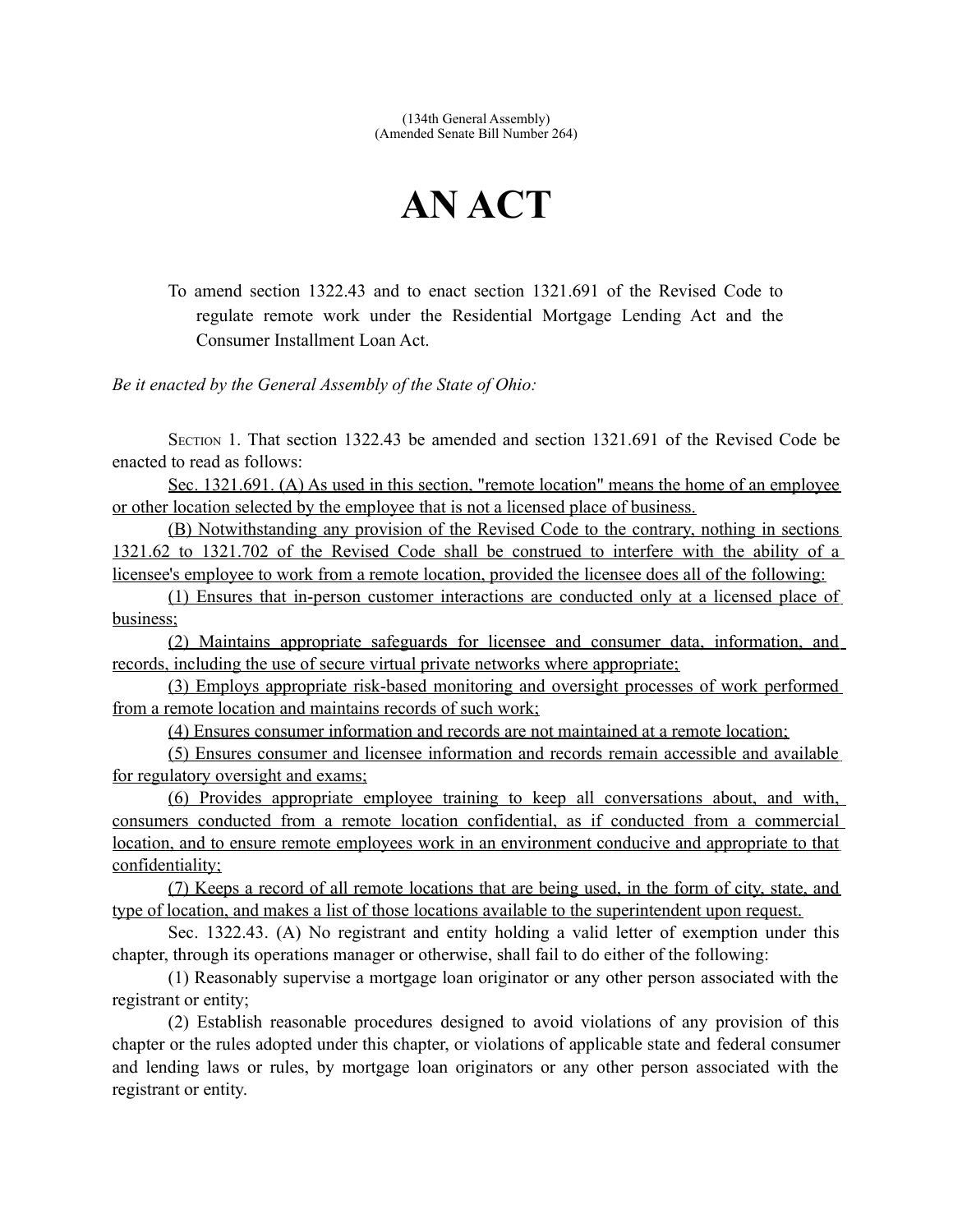(B) No registrant or entity holding a letter of exemption issued under this chapter shall:

(1) Receive, directly or indirectly, a premium on the fees charged for services performed by a bona fide third party;

(2) Pay or receive, directly or indirectly, a referral fee or kickback of any kind to or from a bona fide third party or other party with a related interest in the transaction, including a home improvement builder, real estate developer, or real estate broker or agent, for the referral of business.

(C)(1) Notwithstanding any provision of this chapter to the contrary, a registrant or entity holding a letter of exemption under this chapter may allow a mortgage loan originator or any other person associated with the registrant or entity to transact business on behalf of the registrant or entity from a location other than the registrant's or entity's principal office or a branch office if all of the following apply:

(a) The registrant or entity has a written policy governing the supervision of the mortgage loan originator or other person associated with the registrant or entity while the originator or person transacts business on behalf of the registrant or entity from such a location.

(b) Access to the registrant's or entity's platform and customer information is in accordance with the registrant's or entity's written information security plan.

 (c) The mortgage loan originator or other person associated with the registrant or entity does not interact with a customer at the originator's or person's residence, unless the residence is the registrant's or entity's principal office or a branch office.

(d) Physical records are not maintained at such a location.

(2) The superintendent of financial institutions may charge a registrant or entity an annual fee to cover the costs associated with administering division (C)(1) of this section. The fee shall not exceed twenty-five dollars for each location at which a mortgage loan originator or any other person associated with the registrant or entity transacts business on behalf of the registrant or entity other than the registrant's or entity's principal office or a branch office.

SECTION 2. That existing section 1322.43 of the Revised Code is hereby repealed.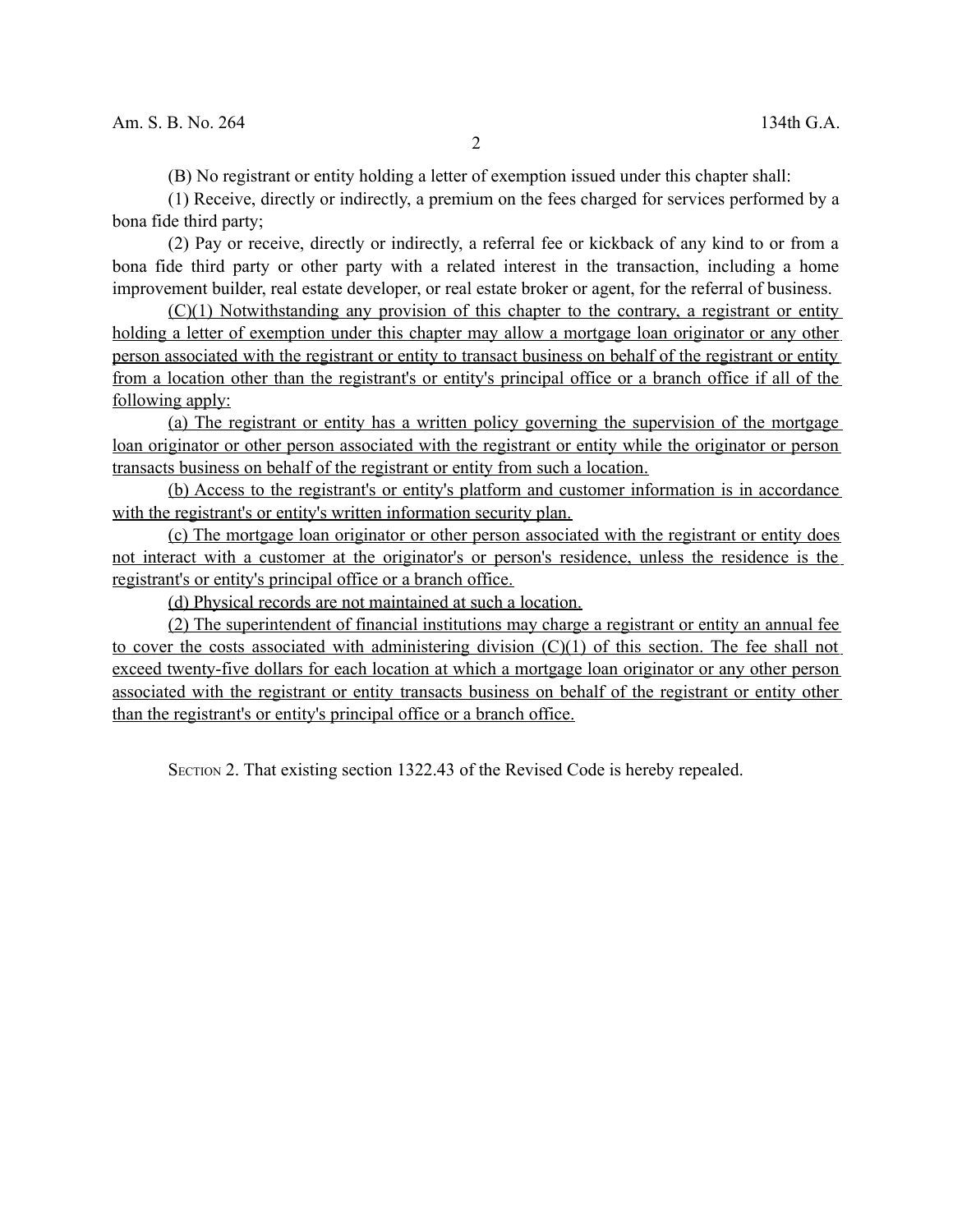*Speaker \_\_\_\_\_\_\_\_\_\_\_\_\_\_\_\_\_\_\_ of the House of Representatives.*

*President \_\_\_\_\_\_\_\_\_\_\_\_\_\_\_\_\_\_\_ of the Senate.*

Passed \_\_\_\_\_\_\_\_\_\_\_\_\_\_\_\_\_\_\_\_\_\_\_\_, 20\_\_\_\_

Approved \_\_\_\_\_\_\_\_\_\_\_\_\_\_\_\_\_\_\_\_\_\_\_\_, 20\_\_\_\_

*Governor.*